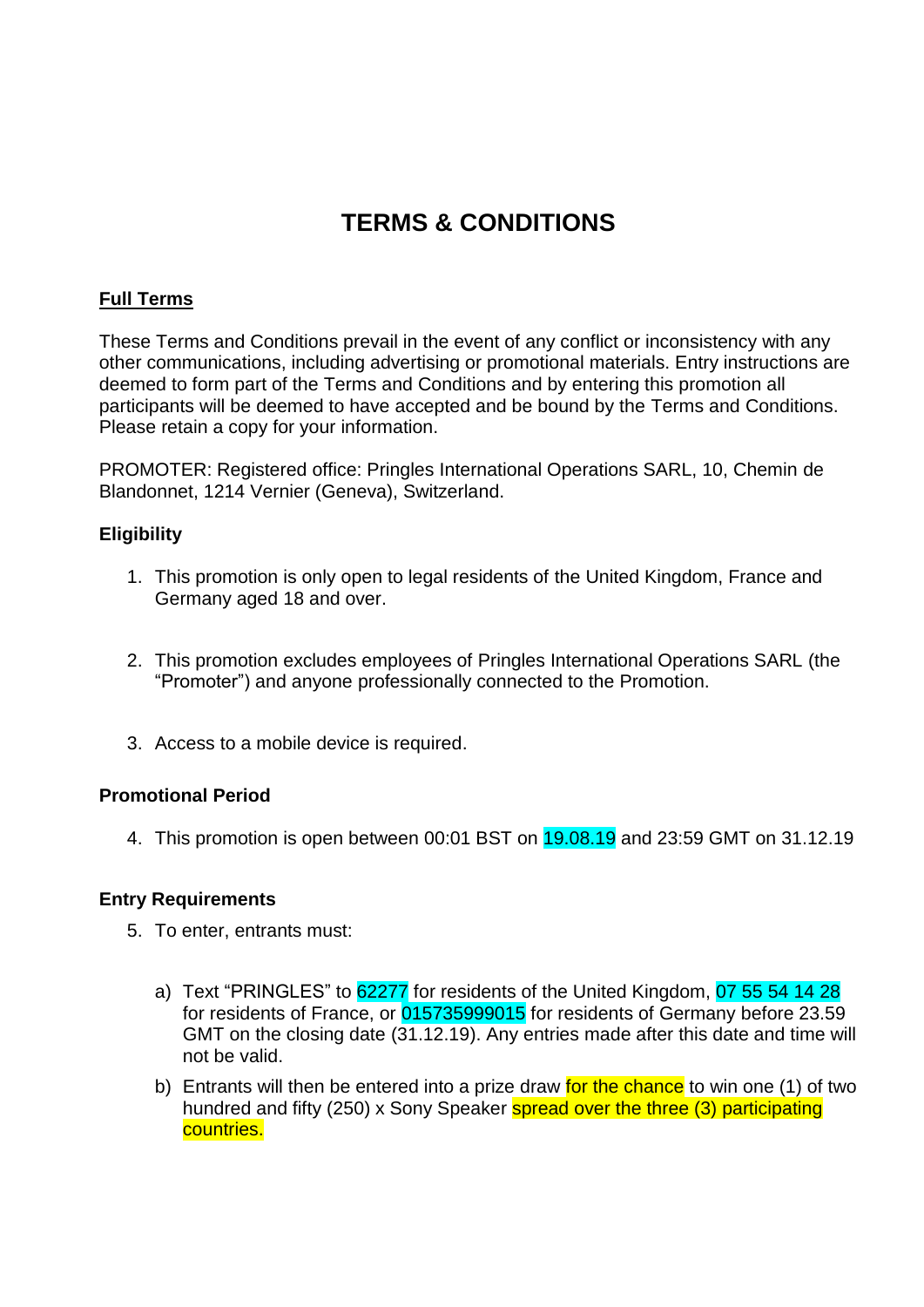- 6. Text messages will be charged at your network provider's standard rate but may not be included within a prepaid text package (fees vary by network provider). Please check with the bill payer before sending a text entry.
- 7. Entrants are advised to take care when entering the text code and entry details. The Promoter is not responsible for mistypes and incorrect texts may still be charged. Only correct entries that have followed the instructions will be accepted. Uppercase and lowercase letters will both be accepted. For the avoidance of doubt, spelling mistakes will be disqualified.
- 8. Text messages received from the Promoter are at the Promoter's cost.

#### **Prizes**

9. Prizes: One (1) of two hundred and fifty (250) x Sony Speaker spread over the three (3) participating countries.

Each Prize includes:

- I. One (1) unit of a Sony Speaker. Model: SRS-XB21.
- II. One (1) USB cable.
- III. One (1) User Registration Card.
- IV. One (1) Warranty Card.
- 10.There are two hundred and fifty (250) Prizes of a Sony Speaker in total to be won, spread over the three (3) participating countries: United Kingdom, France and Germany.
- 11.Entrants can win a maximum of one (1) Prize throughout the duration of the promotion.
- 12.Prizes are non-transferable and non-refundable; no cash alternative is available; the Prizes are subject to availability.
- 13.Please allow up to ninety (90) days for delivery of Prizes although we will endeavour to send these out within twenty-eight (28) days of winning.

#### **Winner Selection**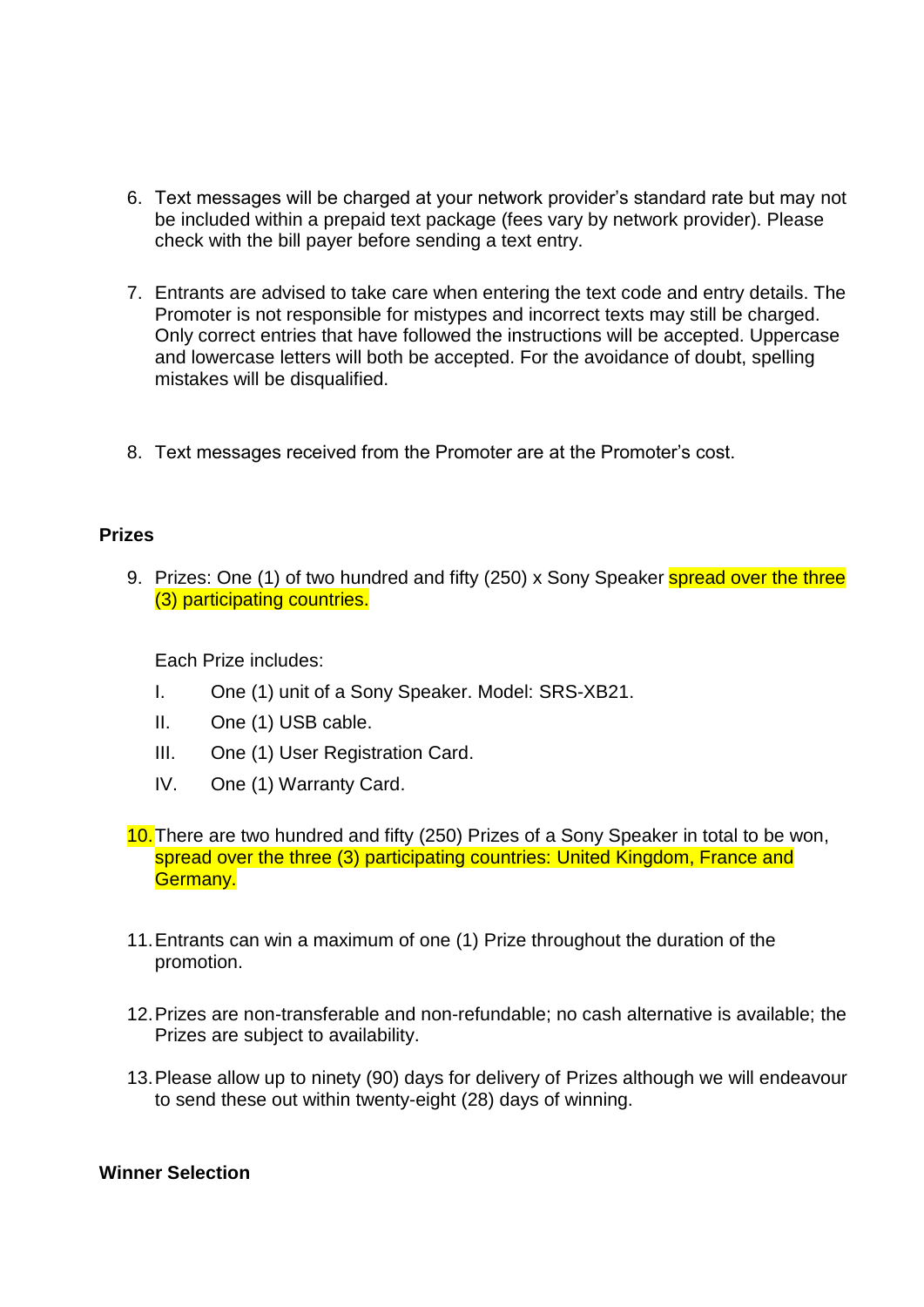- 14.The random prize draw will be performed by an independent third party by the 06.01.20.
- 15.Entrants will be contacted by text message within seven (7) calendar days of the draw.
- 16.Entrants have 14 working days from first contact to respond to confirm acceptance of the Prize and to provide personal details for prize fulfilment. Failure to respond in this way may result in the entrant being disqualified. In the event that an entrant is disqualified, the Promoter reserves the right to award the Prize to a reserve entrant selected in the same manner.
- 17.UK only: The Promoter is required to make available to the public a list of winners which details the winners' surnames and county of residence. If you are selected as a winner and you object to your information being made available in this way, please let the Promoter know when providing acceptance of the Prize. Please note that even you do object to the Promoter making this information available, it may still be required to share the information with regulatory or law enforcement authorities.

## **General**

- 18.It is the responsibility of the winner to supply the correct personal information to claim the prize. The Promoter will not be liable for the non-delivery of the Prize caused by the provision of wrong information.
- 19.The Promoter may request that the winners take part in related publicity with no recompense.
- 20.Prizes that are undelivered or returned to sender will be deemed unwanted and the Prize will be forfeited. The Prize will not be re-allocated.
- 21.Following the end of the Promotion Period, in the event that there are any unclaimed/unwon prizes, the Promoter reserves the right to request that an independent person conducts a random draw for all non-winning entrants. As this depends wholly on what is won during the promotion, the number of prizes that may be awarded by this route is unknown. Any winners via this route will be notified via text within 28 working days from the end of the Promotion Period and will be required to follow the instructions and complete their Prize claim within 28 days. Failure to respond in this manner may result in the winner being disqualified. In the event that the winner is disqualified, the Promoter reserves the right to award the Prize to a reserve winner, selected in the same manner.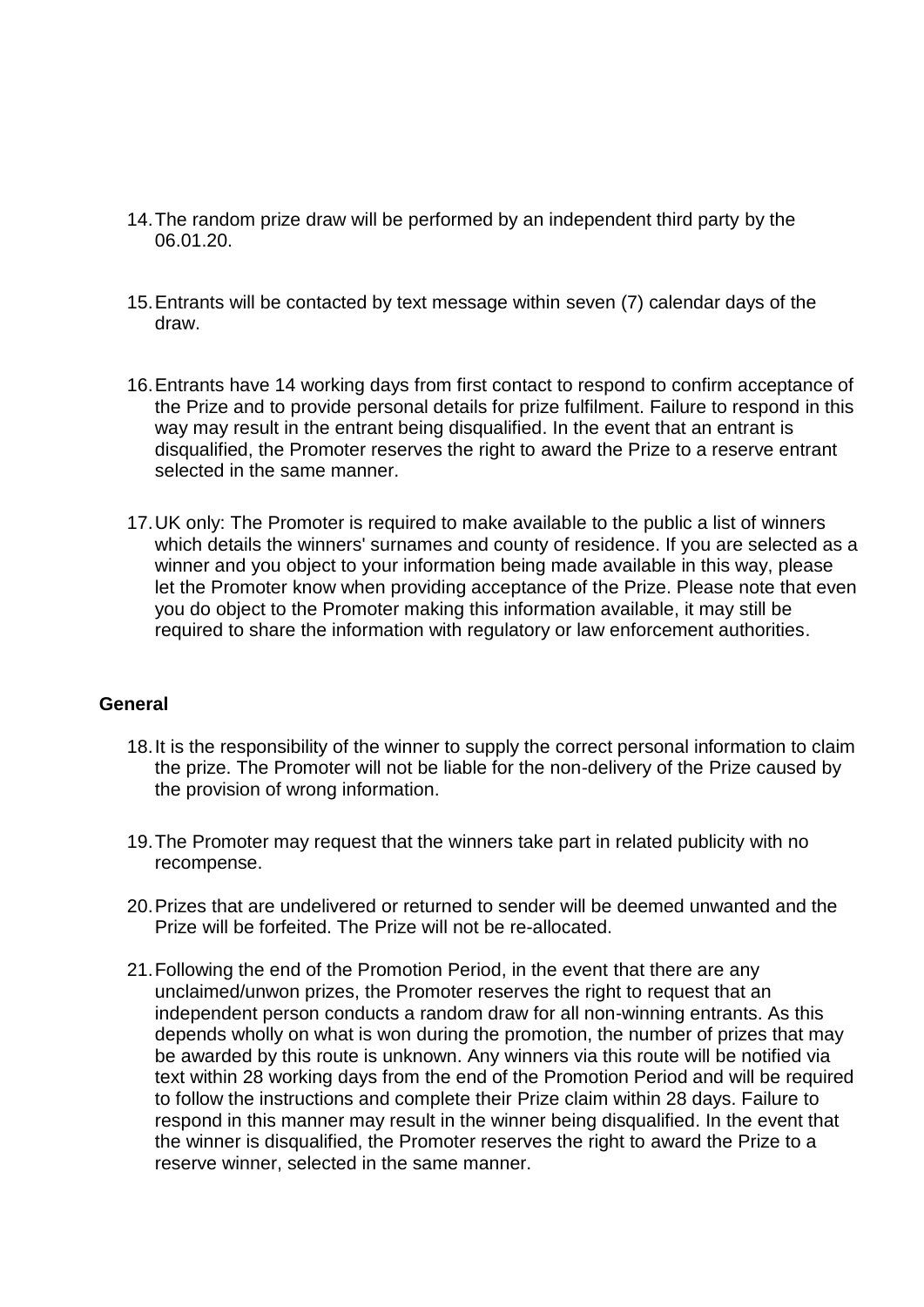- 22.No responsibility can be taken for entries which are misdirected, lost, delayed, damaged or corrupted during delivery to or from the Promoter due to any computer malfunction, virus, bug, delay or other reason whatsoever. The Promoter is not responsible for any incorrect or inaccurate information supplied to the Promoter by winners.
- 23.To the fullest extent permissible by law, the Promoter shall not be liable for any loss or damage whatsoever which is suffered or sustained as a result of participation in the promotion or use of any prize.
- 24.There are no other prize alternatives available in whole or in part and for a non-cash prize, no cash alternatives except in the event of circumstances outside of its control, when the Promoter reserves the right to substitute similar alternatives of equal or greater value. Unless otherwise agreed in writing by the Promoter the prizes will only be awarded directly to the winners.
- 25.The Promoter's decision is final with regard to all promotional matters. By participating in the offer, you accept these Terms & Conditions and are bound by all the rules in full.
- 26.The Promoter reserves the right at its sole discretion, to eliminate or disqualify any entries or entrants that it regards as being in breach of these Terms & Conditions or the spirit of the promotion.
- 27.In the event of circumstances outside the reasonable control of the Promoter, or otherwise where fraud, abuse, and/or an error (human or computer) affects or could affect the proper operation of this promotion or the awarding of prizes, and only where circumstances make this unavoidable, the Promoter reserves the right to cancel or amend the promotion or these Terms & Conditions, at any stage, but will always endeavour to minimise the effect to participants in order to avoid undue disappointment.
- 28.The Promoter reserves the right to verify all entries and the winners and to refuse to award a Prize or withdraw a Prize entitlement or refuse further participation in the promotion where there are reasonable grounds to believe there has been a breach of these Terms & Conditions or any instructions forming part of this promotion's entry requirements or otherwise where a participant has gained unfair advantage in participating in the promotion or won using fraudulent means. The Promoter will be the final arbiter in any decisions, and these will be binding, and no correspondence will be entered into.
- 29.The pictures and images used in connection with this promotion, the Prizes and on printed materials are for illustration indication only and may not reflect a true likeness.
- 30.France only: These Terms and Conditions have been filed with SCP Thomazon Biche, Huissier de Justice, located at 156 rue Montmartre – 75002 Paris, France. They will be sent at no expense upon simple request made at the Promoter's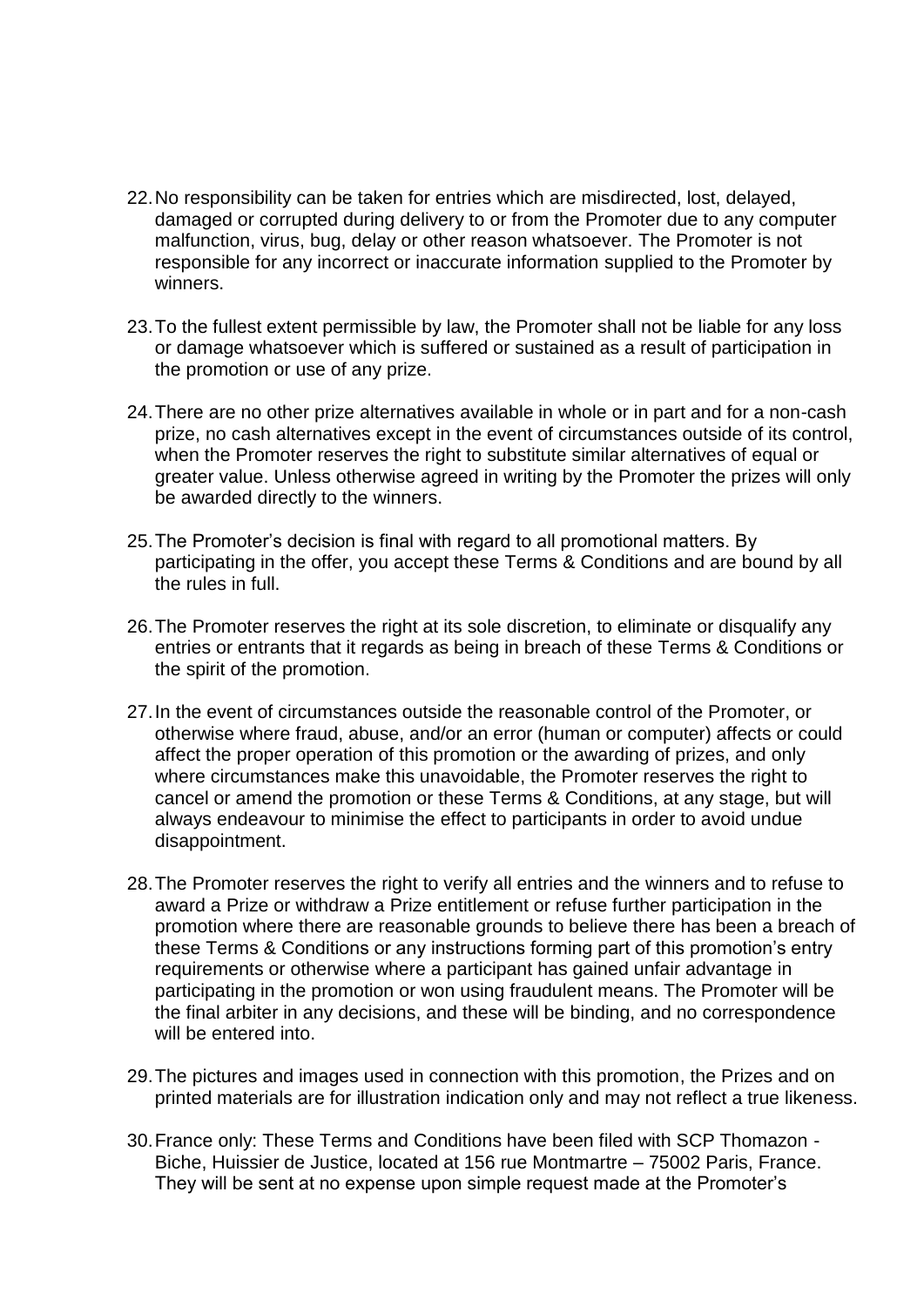address. Postage expenses at the normal rate will be reimbursed upon request made at the same address.

- 31.This Promotion and these Terms and Conditions are governed by the national law of each participating country, and entrants will be subject to the jurisdiction of the courts in their country of residence. French entrants have the right to choose the jurisdiction in which they bring a claim and this right is not limited.
- 32.This promotion will be advertised via promotional displays within participating Marriott Hotels. Participating Marriott Hotels include:

#### **Germany**

Berlin Marriott Hotel Frankfurt Marriott Hotel Heidelberg Marriott Hotel Leipzig Marriott Hotel Renaissance Duesseldorf Hotel Renaissance Hamburg Hotel Courtyard by Marriott Berlin City Center Courtyard by Marriott Cologne Courtyard by Marriott Munich City Center Cologne Marriott Hotel Hamburg Marriott Hotel Munich Marriott Hotel Stuttgart Marriott Hotel Sindelfingen Hotel am Steinplatz, Autograph Collection® The Ritz-Carlton, Berlin Sheraton Essen Hotel Sheraton Frankfurt Airport Hotel & Conference Center The Westin Grand Frankfurt The Westin Hamburg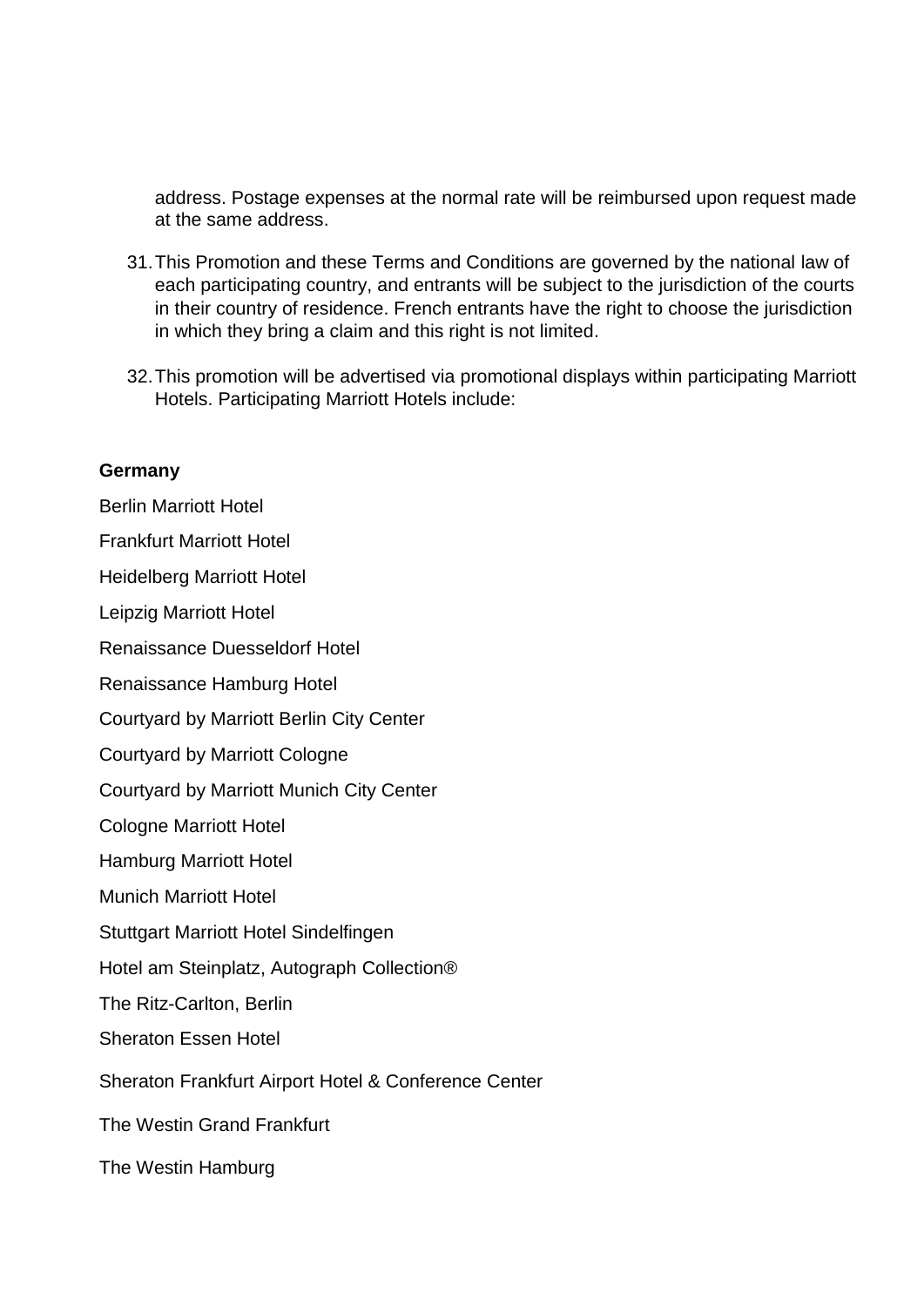Sheraton Hanover Pelikan Hotel Sheraton Munich Westpark Hotel The Westin Grand Munich Sheraton Munich Arabellapark Hotel Four Points by Sheraton Munich Central Aloft Munich Aloft Stuttgart

The Ritz-Carlton, Wolfsburg

## **France**

Courtyard by Marriott Paris Arcueil Courtyard by Marriott Paris La Defense West - Colombes Courtyard by Marriott Paris Saint Denis Courtyard by Marriott Paris Roissy Charles de Gaulle Airport Hotel Courtyard by Marriott Paris Gare de Lyon Riviera Marriott Hotel La Porte de Monaco Paris Marriott Champs Elysees Hotel Paris Marriott Rive Gauche Hotel & Conference Center Renaissance Paris La Defense Hotel Renaissance Paris Le Parc Trocadero Hotel Renaissance Paris Vendome Hotel Renaissance Paris Arc de Triomphe Hotel Courtyard by Marriott Toulouse Airport AC Hôtel Nice Hôtel Prince de Galles Le Méridien Beach Plaza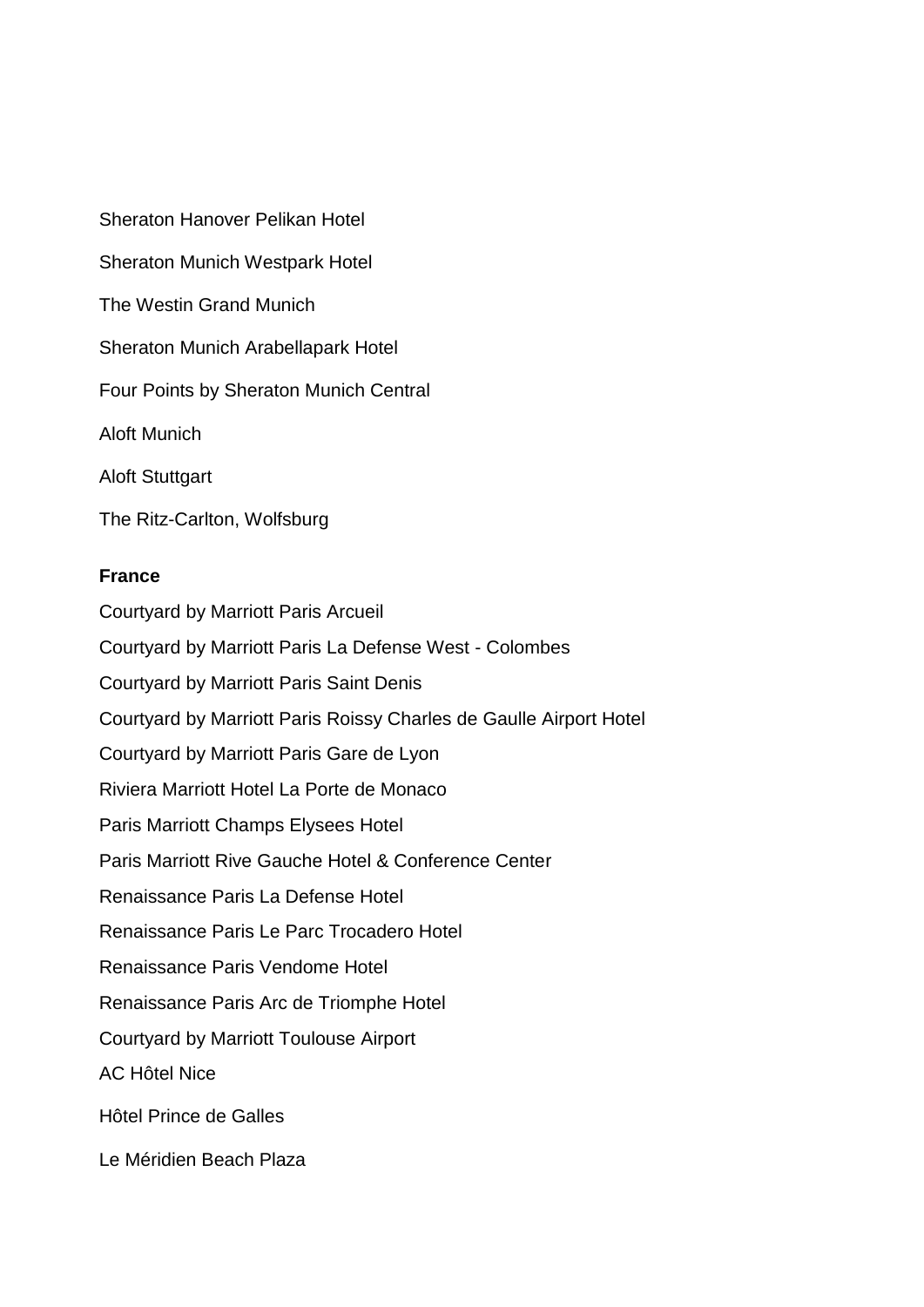Le Méridien Etoile Le Méridien Nice Renaissance Aix-en-Provence Hôtel Sheraton Roissy Airport Hôtel W Paris Opéra **UK** Durham Marriott Hotel Royal County Peterborough Marriott Hotel Tudor Park Marriott Hotel & Country Club Swansea Marriott Hotel Swindon Marriott Hotel Hanbury Manor Marriott Hotel & Country Club Cheshunt Marriott Hotel York Marriott Hotel Portsmouth Marriott Hotel Northampton Marriott Hotel Newcastle Gateshead Marriott Hotel MetroCentre Worsley Park Marriott Hotel & Country Club Renaissance Manchester City Centre Hotel Manchester Airport Marriott Hotel Liverpool Marriott Hotel City Centre London Marriott Hotel Maida Vale Waltham Abbey Marriott Hotel London Marriott Hotel Twickenham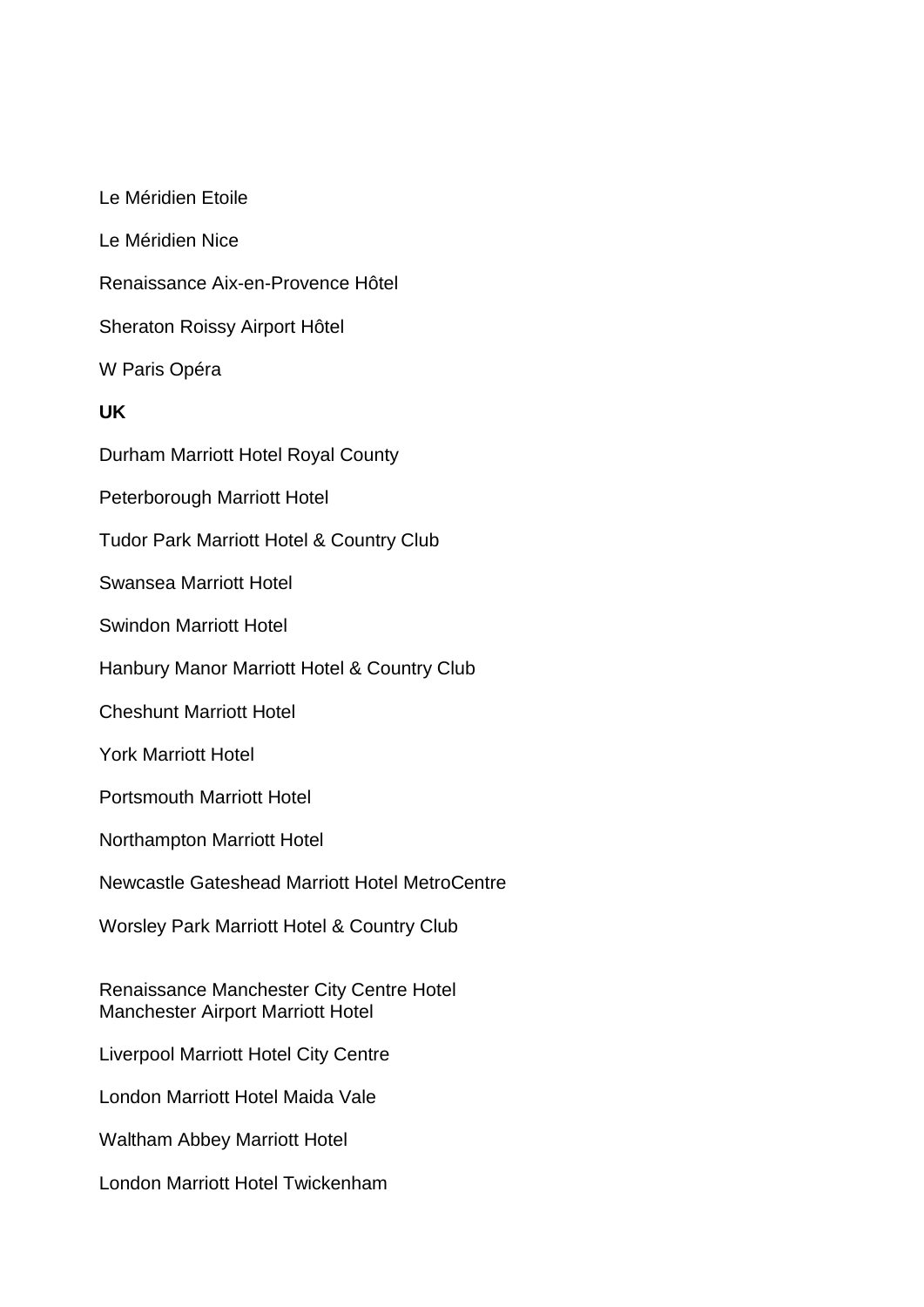London Marriott Hotel Regents Park St. Pancras Renaissance Hotel London Le Méridien Piccadilly London Marriott Hotel Park Lane London Marriott Hotel Marble Arch London Marriott Hotel Kensington The Park Tower Knightsbridge, a Luxury Collection Hotel, London Sheraton Grand London Park Lane Marriott Executive Apartments London, Canary Wharf The London EDITION London Marriott Hotel Grosvenor Square London Marriott Hotel Canary Wharf London Marriott Hotel County Hall Bexleyheath Marriott Hotel Aloft London Excel W Residences London - Leicester Square Sheraton Skyline Hotel London Heathrow Heathrow/Windsor Marriott Hotel Sheraton Heathrow Hotel London Heathrow Marriott Hotel Leeds Marriott Hotel Glasgow Marriott Hotel Leicester Marriott Hotel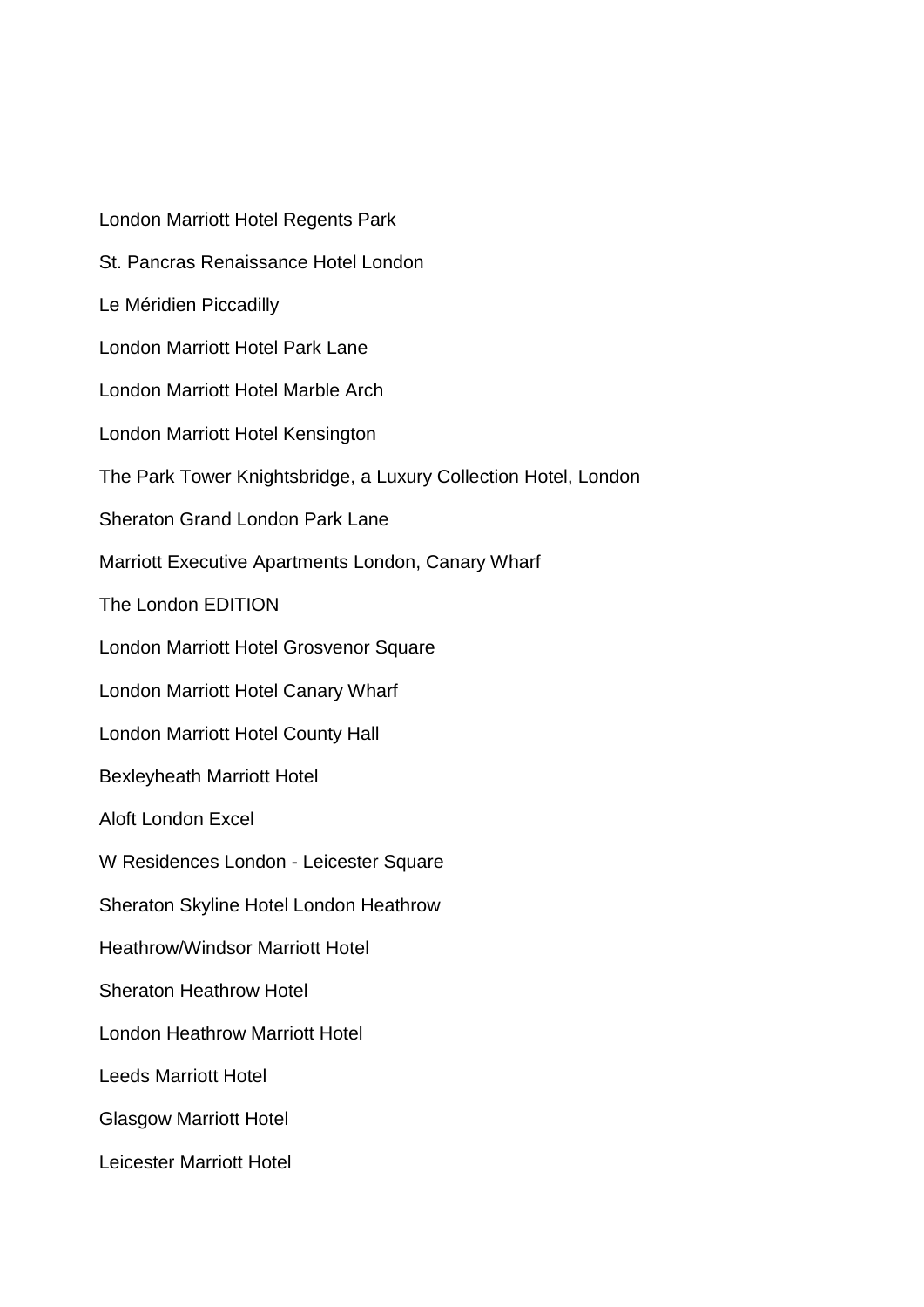Breadsall Priory Marriott Hotel & Country Club Sheraton Grand Hotel & Spa, Edinburgh Residence Inn by Marriott Edinburgh Edinburgh Marriott Hotel St. Pierre Marriott Hotel & Country Club Cardiff Marriott Hotel Forest of Arden Marriott Hotel & Country Club Huntingdon Marriott Hotel Bristol Marriott Royal Hotel Bristol Marriott Hotel City Centre Bournemouth Highcliff Marriott Hotel Preston Marriott Hotel Birmingham Marriott Hotel Residence Inn Aberdeen

Aberdeen Marriott Hotel

# **Data Protection**

18.Personal data will be held in accordance with all relevant data protection legislation currently in force.

The data shall be processed by the prize fulfilment agencies:

PromoVeritas LTD – Monument House, 215 Marsh Rd, Pinner HA5 5NE.

Sykes Global Services, Nether Road, Galashiels, TD1 3HE

To view our Privacy Policy, please visit:

**United Kingdom:** <https://www.pringles.com/uk/privacy-policy.html>

**France:** <https://www.pringles.com/fr/privacy-policy.html>